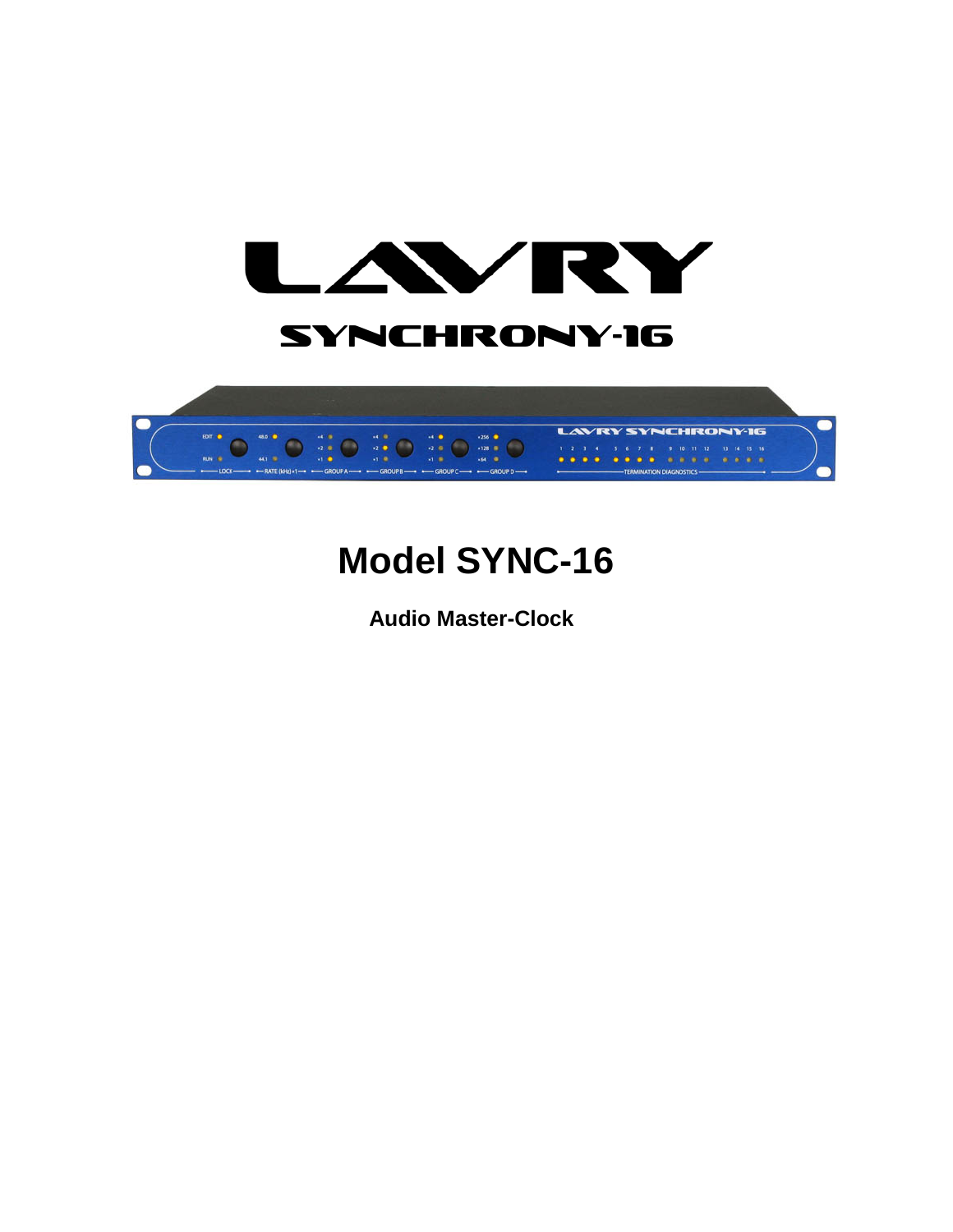Lavry Engineering, Inc. P.O. Box 4602 Rolling Bay, WA 98061

[www.lavryengineering.com](http://www.lavryengineering.com/)

May 30, 2017 Rev 1.0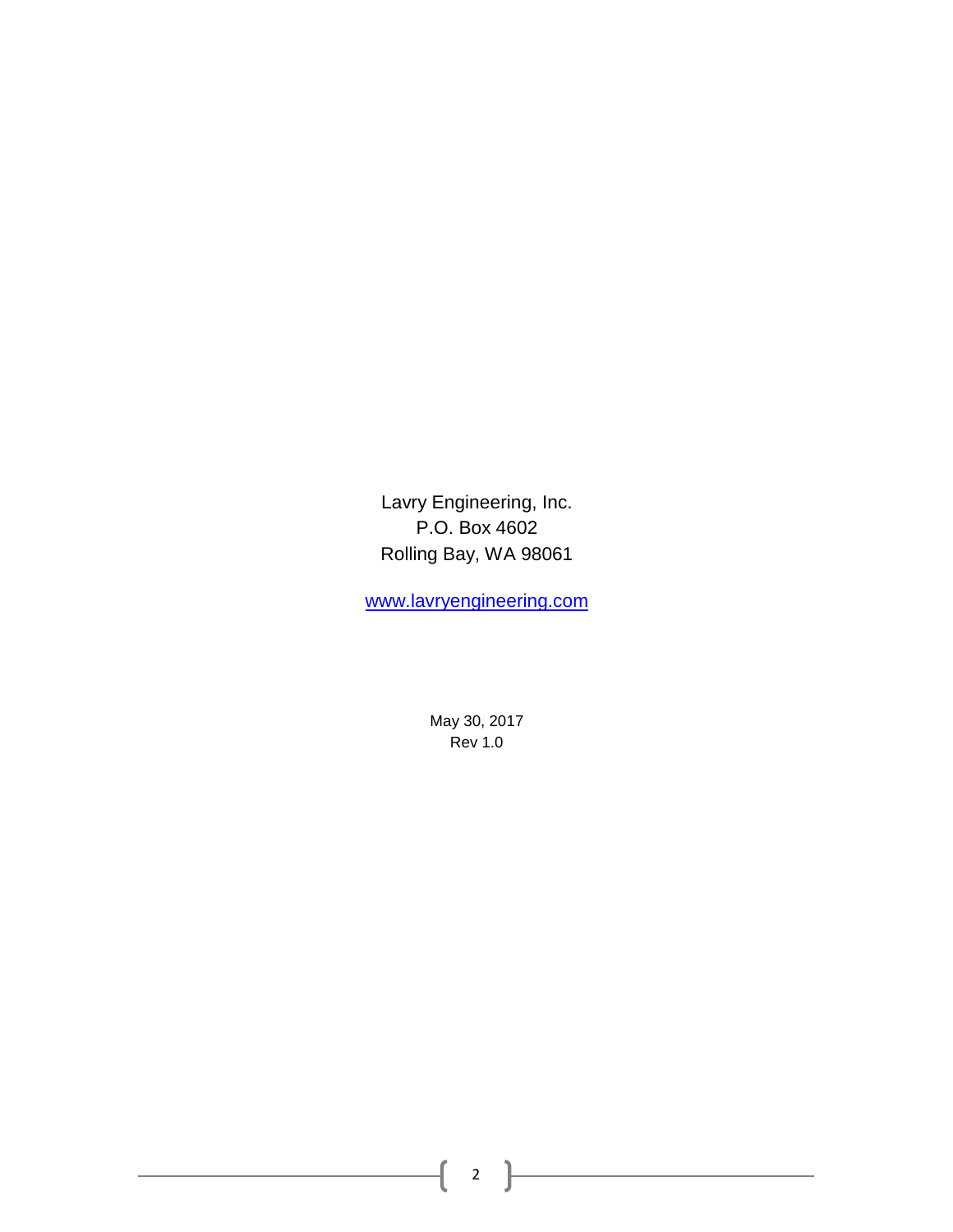# Table of Contents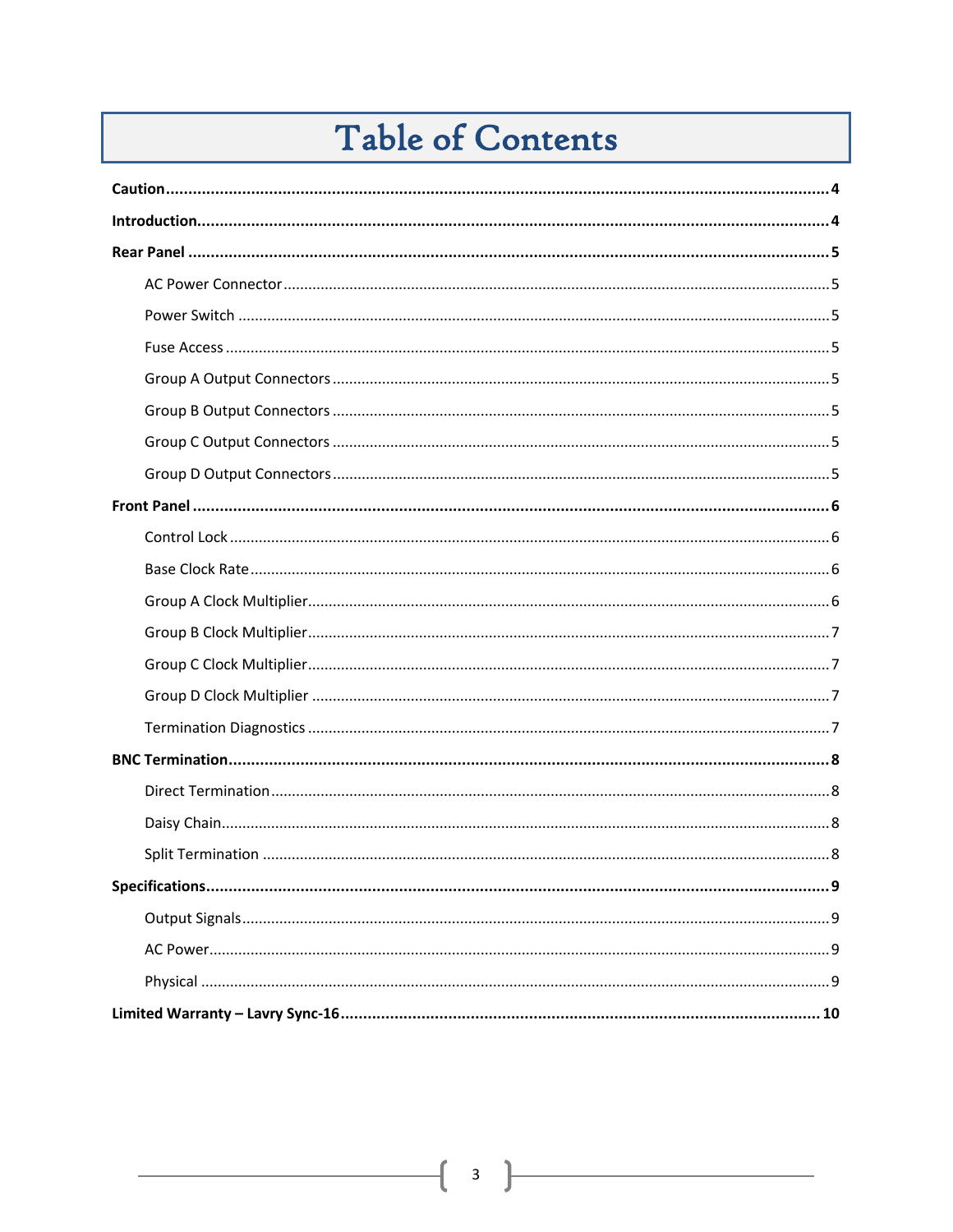### Caution

<span id="page-3-0"></span>**DO NOT OPEN THE Synchrony-16:** Attempting to open the enclosure may result in damage to the unit. There are no user-serviceable parts inside.

There is a potential for speaker or hearing damage when digital audio equipment is not properly synchronized. It is also possible that audio will appear to pass normally while containing small glitches or clicks that are not immediately apparent. It is the responsibility of the end user to ensure all connections and settings are correct when using the Synchrony-16 as a master clock.

Any time a slave device is synchronized to the Sync-16, speakers should be muted before any changes are made to the Sync-16 settings.

If a Sync-16 word clock output is used, all slave devices must have **word clock** selected as their clock reference for proper operation. The user must confirm that each slave device is indicating "lock" to the Word Clock signal before assuming the system is properly synchronized and that audio will pass normally.

<span id="page-3-1"></span>If a Sync-16 super clock output is used, the slave device must have **superclock** selected as its clock reference for proper operation.

### Introduction

The Lavry Synchrony-16 is a master clock designed specifically to produce audio clock signals with remarkably low jitter, and to provide the highest quality clock signal to slave devices with proprietary BNC driver circuitry. With 12 word clock outputs and 4 super clock outputs, the need to split or chain outputs is eliminated for most users.

The Synchrony-16 has a simple user interface that consists of 6 control groups, and a termination diagnostic display. Each control group consists of a single button and either 2 or 3 LED status indicators.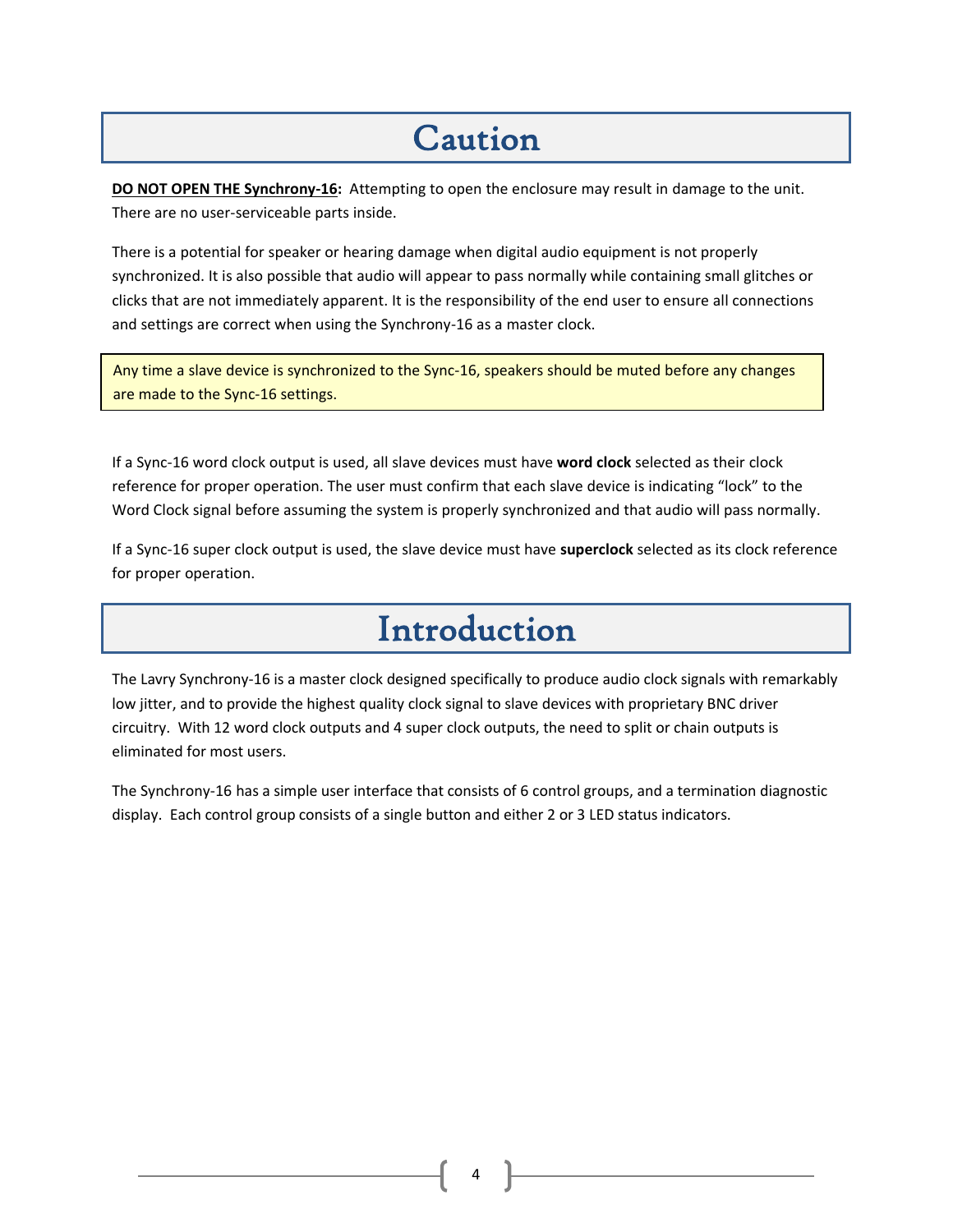### Rear Panel



| 1. AC Power Connector                    | 2. Power Switch                         |
|------------------------------------------|-----------------------------------------|
| 3. Fuse Access                           | 4. Group A Word Clock Output Connectors |
| 5. Group B Word Clock Output Connectors  | 6. Group C Word Clock Output Connectors |
| 7. Group D Super Clock Output Connectors |                                         |

#### <span id="page-4-0"></span>**AC POWER CONNECTOR**

This unit accepts AC Power in the range of 93-264 Volts at 47-63 Hertz. Adjustment to AC power input in this range is automatic; there are no settings to change.

#### <span id="page-4-1"></span>**POWER SWITCH**

<span id="page-4-2"></span>The power switch is a two position rocker switch.

#### **FUSE ACCESS**

The Synchrony-16 fuses can be accessed from the rear panel. Please see the **Specifications** section for more details.

#### <span id="page-4-3"></span>**GROUP A OUTPUT CONNECTORS**

BNC Outputs 1 through 4 share a common **word clock** signal, selected from the front panel. The clock rates available range from 44.1kHz to 192kHz.

#### <span id="page-4-4"></span>**GROUP B OUTPUT CONNECTORS**

BNC Outputs 5 through 8 share a common **word clock** signal, selected from the front panel. The clock rates available range from 44.1kHz to 192kHz.

#### <span id="page-4-5"></span>**GROUP C OUTPUT CONNECTORS**

BNC Outputs 9 through 12 share a common **word clock** signal, selected from the front panel. The clock rates available range from 44.1kHz to 192kHz.

When using multiple Word Clock outputs, it is recommended they be connected in order starting with Group A. If more than 4 outputs are required connect them to Group B. If more than 8 outputs are required, use Groups A and B for AD and DA converters or interface units with analog inputs and outputs, and Group C for clocking of exclusively digital computer interfaces or digital processing units.

#### <span id="page-4-6"></span>**GROUP D OUTPUT CONNECTORS**

BNC Outputs 13 through 16 share a common **superclock** signal, selected from the front panel. The clock rates available range from 2.822h MHz to 12.288 MHz.

5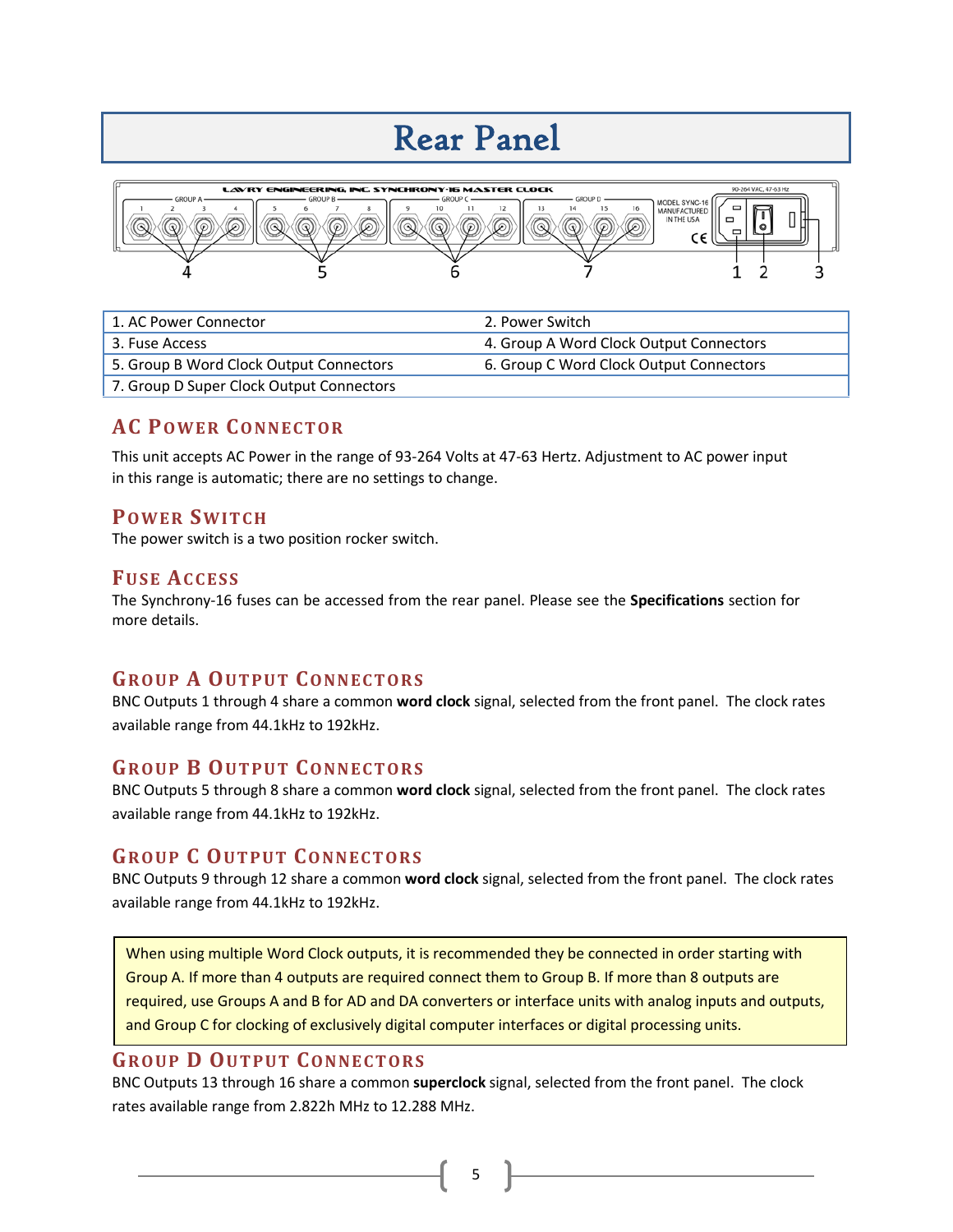### Front Panel



| 1. Control Lock             | 2. Base Clock Rate          |
|-----------------------------|-----------------------------|
| 3. Group A Clock Multiplier | 4. Group B Clock Multiplier |
| 5. Group C Clock Multiplier | 6. Group D Clock Multiplier |
| 7. Termination Diagnostics  |                             |

#### <span id="page-5-0"></span>**CONTROL LOCK**

The *Control Lock* setting either enables or disables all other user controls on the Synchrony-16 front panel. The current state of this setting is indicated by the LEDs labeled "**Edit"** and "**Run"**. When the unit is in Run mode, all buttons except for the *Control Lock* button will cease to function, and the illumination of all LEDs will decrease in intensity.

It is highly recommended that Control Lock be set to **Run** at all times, unless settings are being changed.

#### <span id="page-5-1"></span>**BASE CLOCK RATE**

All sixteen outputs of the Synchrony-16 operate at multiples of a single base clock frequency of either 44.1kHz or 48kHz. The selected base rate is indicated by the two LEDs labeled "**44.1"** and "**48.0"**. This setting toggled via the *Base Clock Rate* button.

| <b>Clock Multiplier</b> | <b>Base Clock Rate = 44.1 kHz</b> | <b>Base Clock Rate = 48 kHz</b> |
|-------------------------|-----------------------------------|---------------------------------|
|                         | 44.1 kHz                          | 48 kHz                          |
| 7                       | 88.2 kHz                          | 96 kHz                          |
| 4                       | 176.4 kHz                         | 192 kHz                         |
| 64                      | 2.8224 MHz                        | 3.072 MHz                       |
| 128                     | 5.6448 MHz                        | 6.144 MHz                       |
| 256                     | 11.2869 MHz                       | 12.288 MHz                      |

**Table 1- Clock Rate Multiplication**

#### <span id="page-5-2"></span>**GROUP A CLOCK MULTIPLIER**

Outputs 1 through 4 of the Synchrony-16 share a common signal. This signal is a frequency multiple of the *Base Clock Rate*. The frequency multiplier for the group is indicated by the LEDs labeled "**×1"**, "**×2"**, and "**×4"** in the region denoted by "**GROUP A"**. This setting is controlled by via the adjacent button.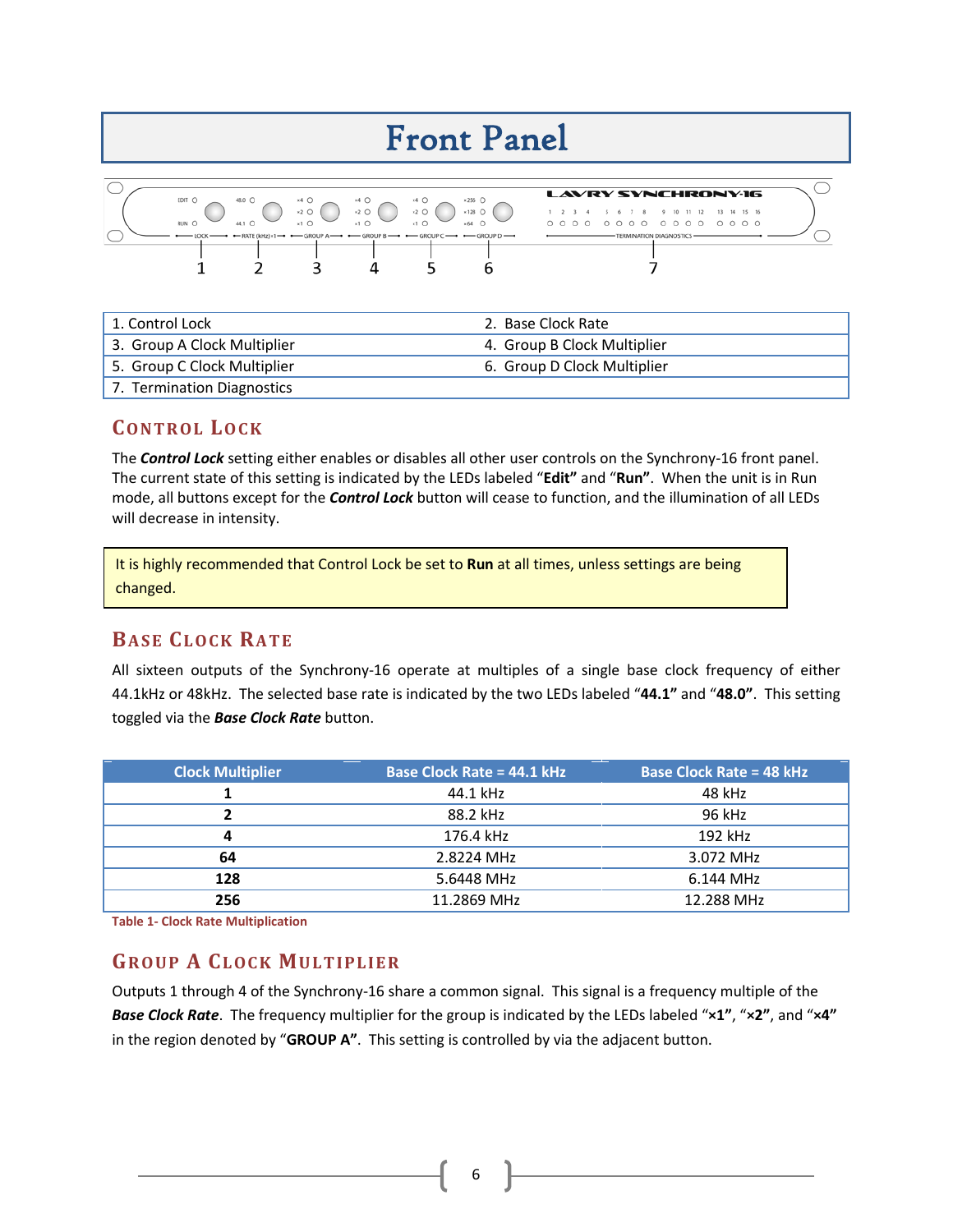#### <span id="page-6-0"></span>**GROUP B CLOCK MULTIPLIER**

Outputs 5 through 8 of the Synchrony-16 share a common signal. This signal is a frequency multiple of the *Base Clock Rate*. The frequency multiplier for the group is indicated by the LEDs labeled "**×1"**, "**×2"**, and "**×4"** in the region denoted by "**GROUP B"**. This setting is controlled via the adjacent button.

#### <span id="page-6-1"></span>**GROUP C CLOCK MULTIPLIER**

Outputs 9 through 12 of the Synchrony-16 share a common signal. This signal is a frequency multiple of the *Base Clock Rate*. The frequency multiplier for the group is indicated by the LEDs labeled "**×1"**, "**×2"**, and "**×4"** in the region denoted by "**GROUP C"**. This setting is controlled via the adjacent button.

#### <span id="page-6-2"></span>**GROUP D CLOCK MULTIPLIER**

Outputs 13 through 16 of the Synchrony-16 share a common signal. This signal is a frequency multiple of the *Base Clock Rate*. The frequency multiplier for the group is indicated by the LEDs labeled "**×64"**, "**×128"**, and "**×256"** in the region denoted by "**GROUP D"**. This setting is controlled via the adjacent button.

#### <span id="page-6-3"></span>**TERMINATION DIAGNOSTICS**

For each of the sixteen outputs of the Synchrony-16, there is one LED on the front panel which Illuminates when the output is properly terminated. Please see the BNC termination section for more information.

Do not attempt to operate slave devices unless the termination diagnostic LED is illuminated.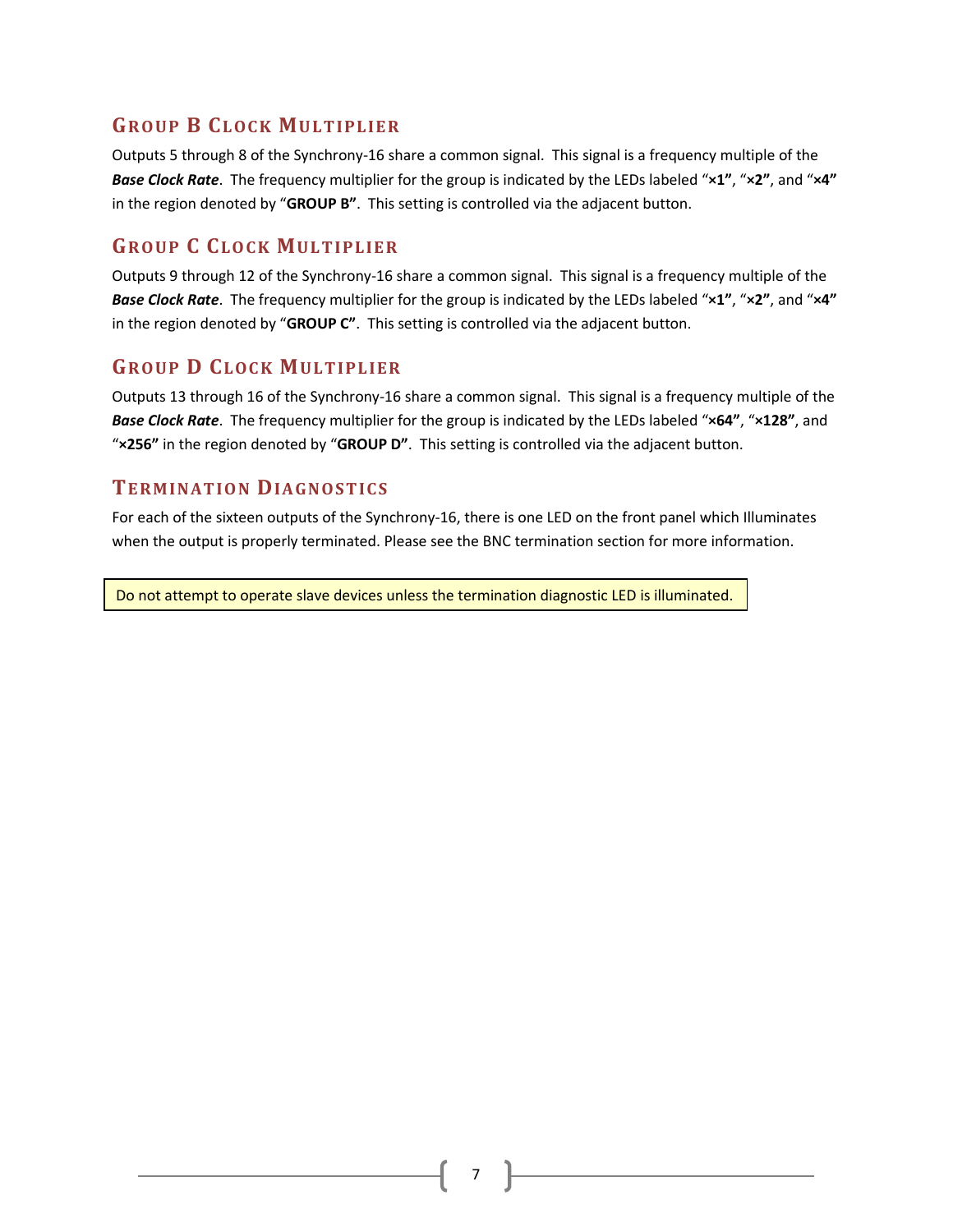## BNC Termination

#### <span id="page-7-1"></span><span id="page-7-0"></span>**DIRECT TERMINATION**

We suggest direct connection of one output on the Sync-16 to one Word Clock or super clock input on the slave device using a 75 Ohm BNC cable. If you do not know if the slave unit has internal termination, try the connection with only the BNC cable. If the Termination Diagnostic LED illuminates for that Sync-16 output, the slave unit has internal 75 Ohm termination.

If the diagnostic LED does not illuminate, determine if the slave unit has either a switch for the 75 Ohm termination or an internal jumper. It is recommended that the slave unit's termination be used whenever available.

If the slave unit does not have internal termination available, you must use a BNC "T" on the Word Clock input and place a 75 Ohm BNC terminator on the side of the T opposite the BNC cable.

#### <span id="page-7-2"></span>**DAISY CHAIN**

With 12 Word Clock outputs available on the Sync-16, it should not be necessary to "Daisy Chain" Word Clock by connecting the Sync-16 to the Word Clock input of a slave device, and then the Word Clock output of the slave device to the Word Clock input of the next slave device. Doing so may introduce time delays in the Word Clock signal received by slave devices fed by other slave devices.

### <span id="page-7-3"></span>**SPLIT TERMINATION**

We do not recommend splitting or "mult'ing" a Word Clock signal (WC). Never split or mult a superclock signal.

There is only one way that a Word Clock signal can be split or mult'ed without serious degradation of signal quality. There can be only one device with 75 Ohm termination located physically at the end of the BNC "chain."

BNC "T" connectors are placed on the WC input of each slave device located between the Sync-16 output and the last slave device with 75 Ohm termination. Any devices located between the Sync-16 and the terminated device at the end of the chain *must not be terminated* (they must have high impedance inputs). The termination diagnostic indicator will not illuminate if there are multiple terminations in the chain.

Do not attempt to operate the slave digital audio devices in the chain unless the termination diagnostic indicator is illuminated.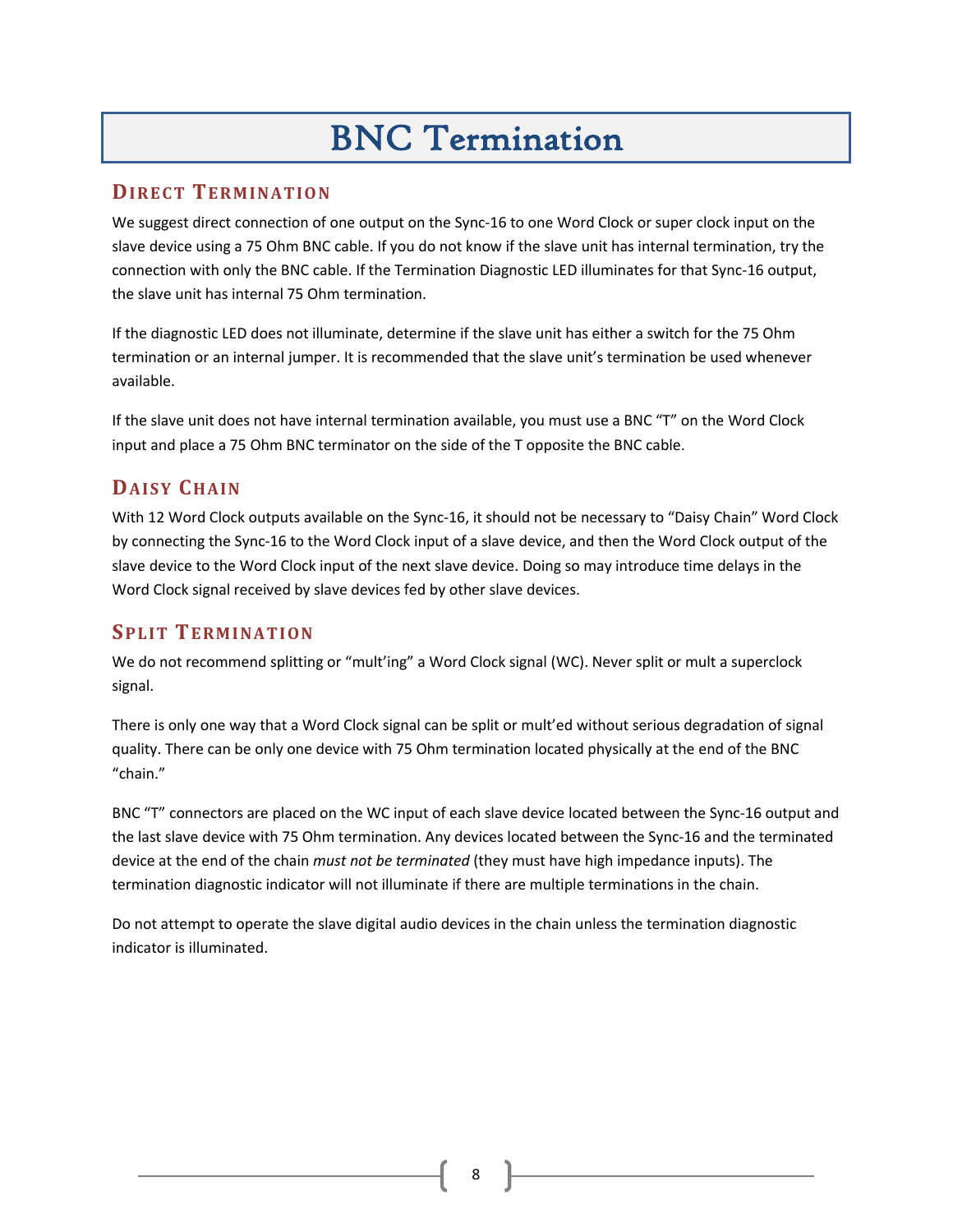# <span id="page-8-0"></span>Specifications

For detailed technical specifications, visit the following URL[:](http://www.lavryengineering.com/products/sync-16.html)  <http://www.lavryengineering.com/products/sync-16.html>

#### <span id="page-8-1"></span>**OUTPUT SIGNALS**

Output signals are TTL level when terminated with 75 Ohms.

Typical Rise time is 1.5 nanoseconds; Maximum Rise time is 2 nanoseconds. Rise time will vary with cable and load capacitance.

#### <span id="page-8-2"></span>**AC POWER**

The Sync-16 automatically adjusts to power input signals in the range of 90-264VAC, 47-63 Hz. No change of settings is necessary. Fuses are 500mA 250V Slow-Blow 5mm x 20mm.

Always use fuses with the same value as those installed for replacement. Please check the Synchrony-16 manual available on our website to be certain you have the most current information.

#### <span id="page-8-3"></span>**PHYSICAL**

Dimensions (including rear panel BNC connectors): 19"W × 1¾"H × 11½D (48.26 cm × 4.45 cm × 29.21 cm)

Shipping weight: 13lbs (6kg)